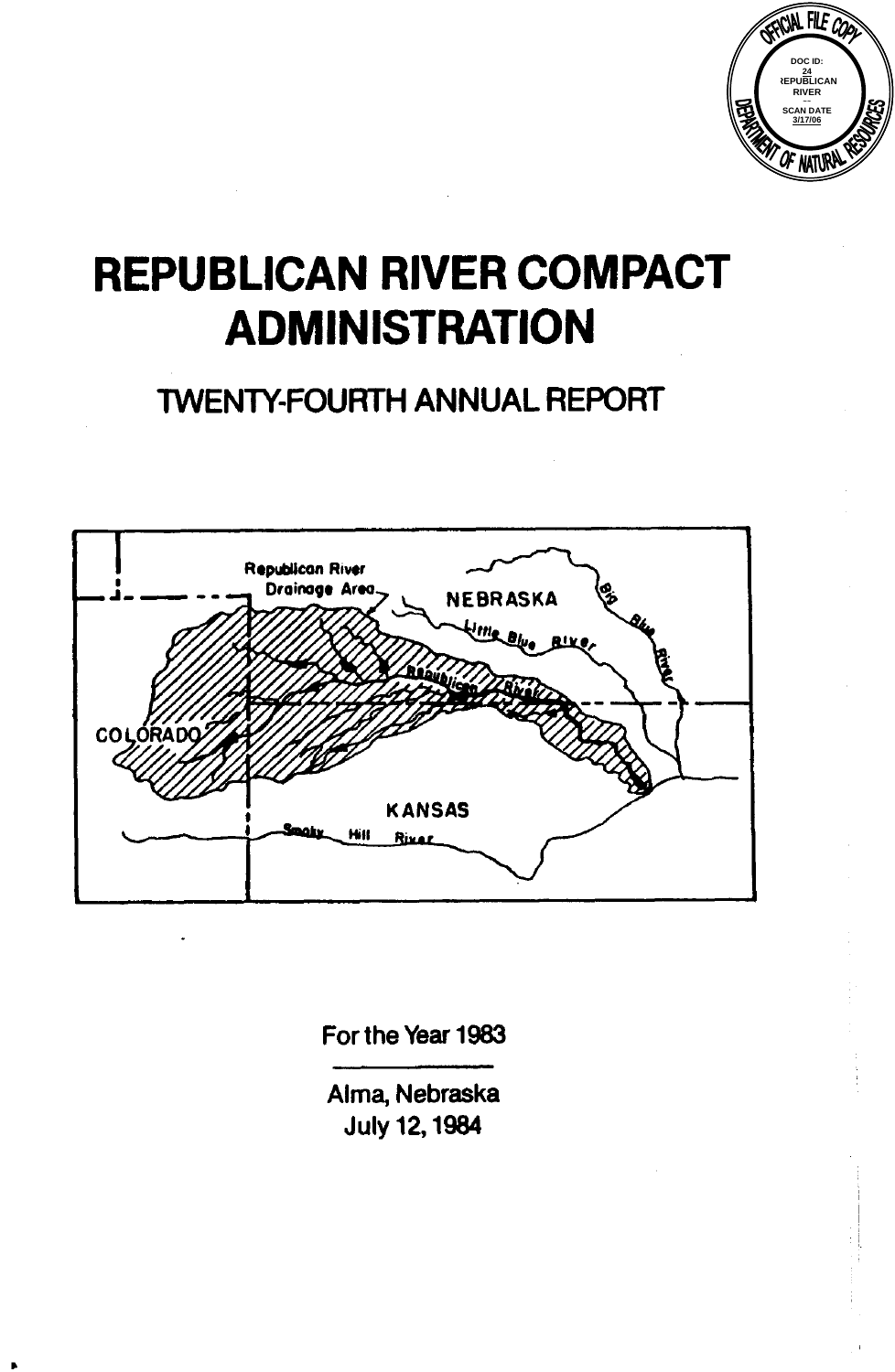#### **TABLE OF CONTENTS**

|                                                          | page |
|----------------------------------------------------------|------|
|                                                          |      |
| Minutes of the Twenty-Fifth Annual Meeting 3             |      |
|                                                          |      |
| Computed Annual Virgin Water Supply, 1983 Water Year  10 |      |
| Computed Consumptive Water Use, 1983 Water Year  11      |      |
|                                                          |      |

ł.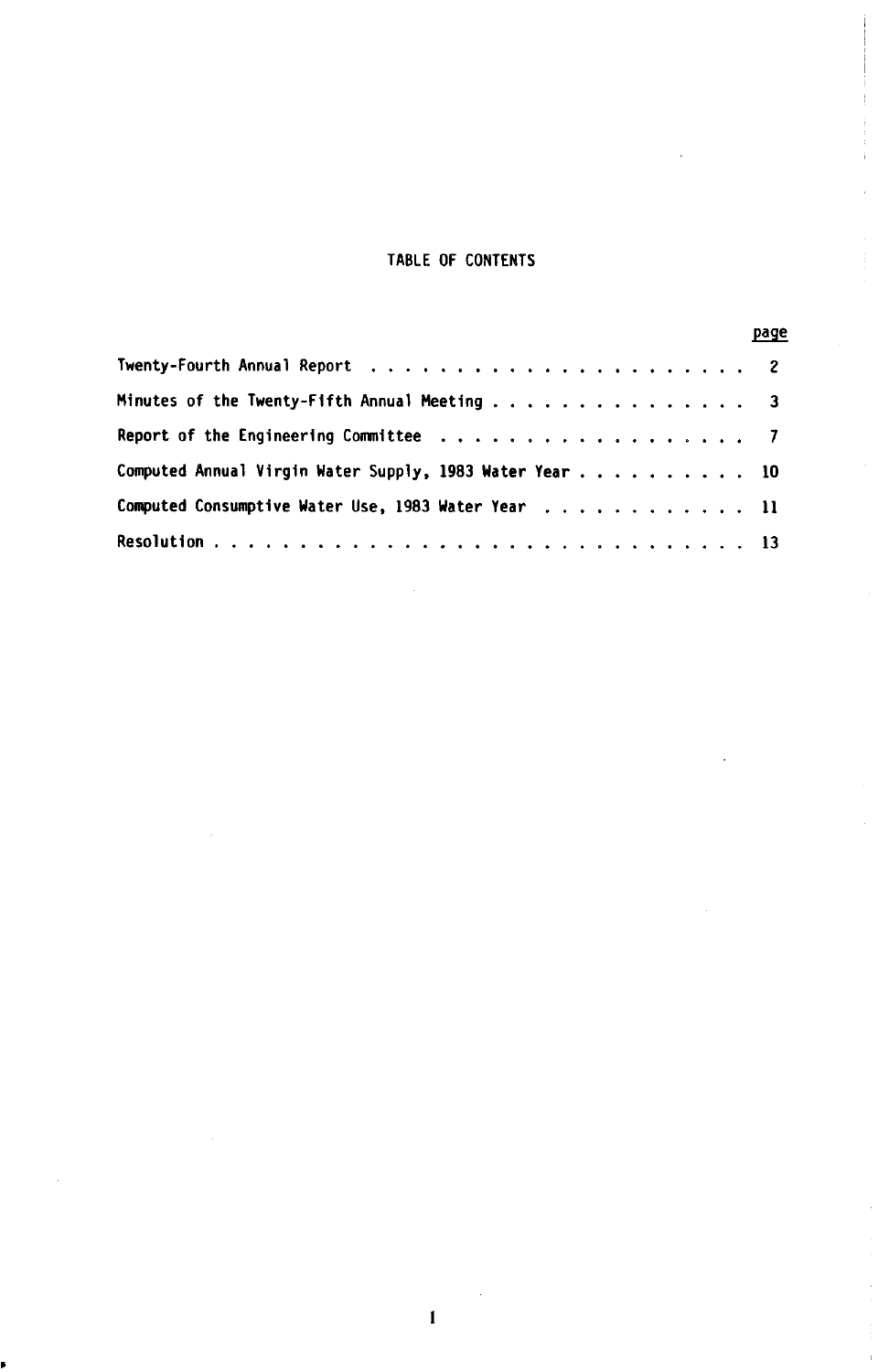#### TWENTY-FOURTH ANNUAL REPORT

#### REPUBLICAN RIVER COMPACT ADMINISTRATION

In conformity with the Rules and Regulations of the Republican River Compact Administration, the Twenty-Fourth Annual Report is submitted as follows:

- 1. Pursuant to Rule 12, as amended. this report covers the period from July **8.** 1983 to July 12. 1984.
- 2. Members of the Republican River Compact Administration are the officials of each of the states who are charged with the duty of administering the public water supplies, and are as follows:

Jeris A. Danielson, State Engineer, Colorado

**J.** Michael Jess, Director, Department of Water Resources, Nebraska

David L. Pope, Chief Engineer-Director, Division of Water Resources, State Board of Agriculture, Kansas

- 3. The Twenty-Fifth Annual Meeting of the Administration was held on July 12, 1984, at Alma, Nebraska. The minutes of the meeting are included in this report.
- During the period covered by this report, one meeting of the Engineering Committee was held. A report from that committee together with summary tabulations of the computed annual water supply and consumptive use for the 1983 water year in the Republican River Basin were presented and accepted by the Administration and are included in this report. **4.**
- 5. Reports were received from the Bureau of Reclamation on operation and administration of their projects in the basin and on the Republican River Water Management Study.
- Chairman for the next two years. 6. Jeris Danielson, Colorado member of the Administration, will serve as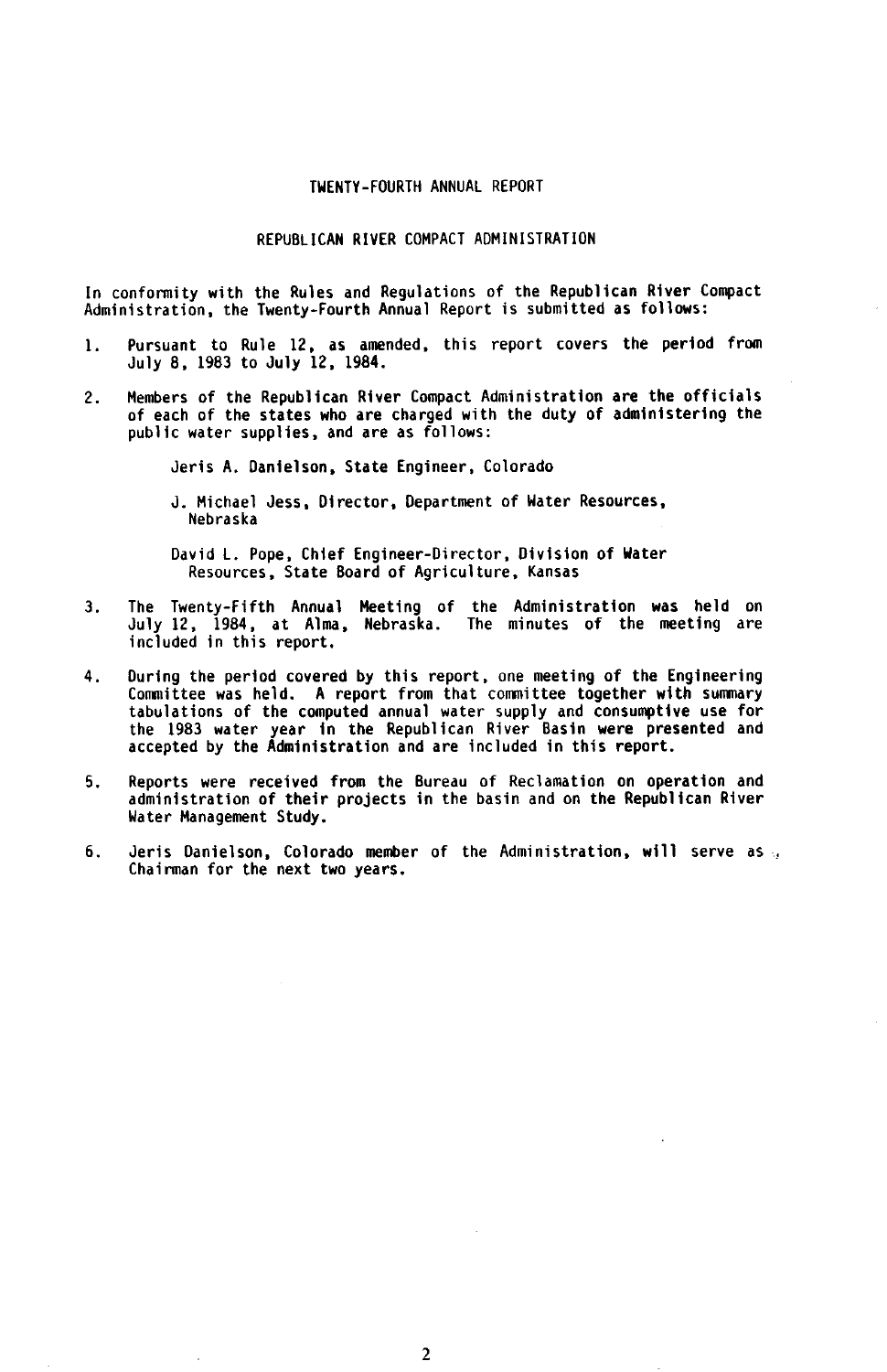#### MINUTES

#### 25th Annual Meeting Republican River Compact Administration

<span id="page-3-0"></span>The meeting was called to order by Chairman Michael Jess at 9:00 a.m.. July **12, 1984,** In the Harlan County Courthouse, Alma. Nebraska. Those in attendance were:

| Name                  | Agency                        | Location          |
|-----------------------|-------------------------------|-------------------|
| Michael Jess          | Nebraska Commissioner         | Lincoln, NE       |
| Jeris A. Danielson    | Colorado Commissioner         | Denver, CO        |
| David L. Pope         | Kansas Commissioner           | Topeka, KS        |
| Hal Simpson           | <b>Engineer Advisor</b>       | <b>Denver, CO</b> |
| Jerry Hilmes          | Division of Water Resources   | Topeka. KS        |
| James Bagley          | Division of Water Resources   | Topeka. KS        |
| <b>Bob Bishop</b>     | Department of Water Resources | Lincoln, NE       |
| Tom Lamberson         | Department of Water Resources | Lincoln, NE       |
| Keith Paulsen         | Department of Water Resources | Lincoln, NE       |
| <b>Dudley Jackson</b> | Department of Water Resources | Cambridge, NE     |
| <b>Brad Edgerton</b>  | Department of Water Resources | Cambridge, NE     |
| Larry Arneson         | U. S. Bureau of Reclamation   | Denver, CO        |
| <b>Bob Kutz</b>       | U. S. Bureau of Reclamation   | Grand Island, NE  |
| <b>Bob Swain</b>      | U. S. Bureau of Reclamation   | Denver. CO        |
| Dennis Allacher       | U. S. Bureau of Reclamation   | McCook, NE        |
| Robert Prouty         | U. S. Bureau of Reclamation   | Grand Island, NE  |
| Larry Janicek         | Lower Republican NRD          | Alma, NE          |

#### Approval of Minutes

of the July **7,** 1983, meeting. Motion passed. A motion was made by Pope and seconded by Danielson to adopt the minutes

#### Report of Chairman

Chairman Jess reported that three Republican valley irrigation districts have applied for rights to divert South Platte River water into Enders Reservoir. The Nebraska Game and Parks Commission reviewed the application to determine its effect on nongame and endangered species, and submitted a biological opinion. The opinion indicated jeopardy to endangered species would result if the project was built and operated.

Chairman Jess reported on the status and activities of the Upper Republi- can Ground Water Control Area. The Control Area is located along the Colorado-Nebraska state line and has been managed by the NRD since its creation in **1977.** Ground water declines within the area have slowed considerably in the past several years.

The Department of Water Resources has granted permits to several well Owners along the Colorado-Nebraska state line. These permits were issued as a result of the Sporhase and Moss Supreme Court decision allowing interstate transfer of ground water.

Chairman Jess reported on the past years' activities of Governor Kerrey's Water Independence Congress. As a result of Congress recommendations, LB 1106 was passed. This bill established a five-member Water Management Board whose primary responsibility is to review, evaluate and fund all major water projects exceeding **\$10** million in cost. Another provision of the bill allows granting water appropriations for maintaining instream flows for fish and wildlife or recreation. The bill **also** requires natural resources districts to establish ground water management plans by January 1986.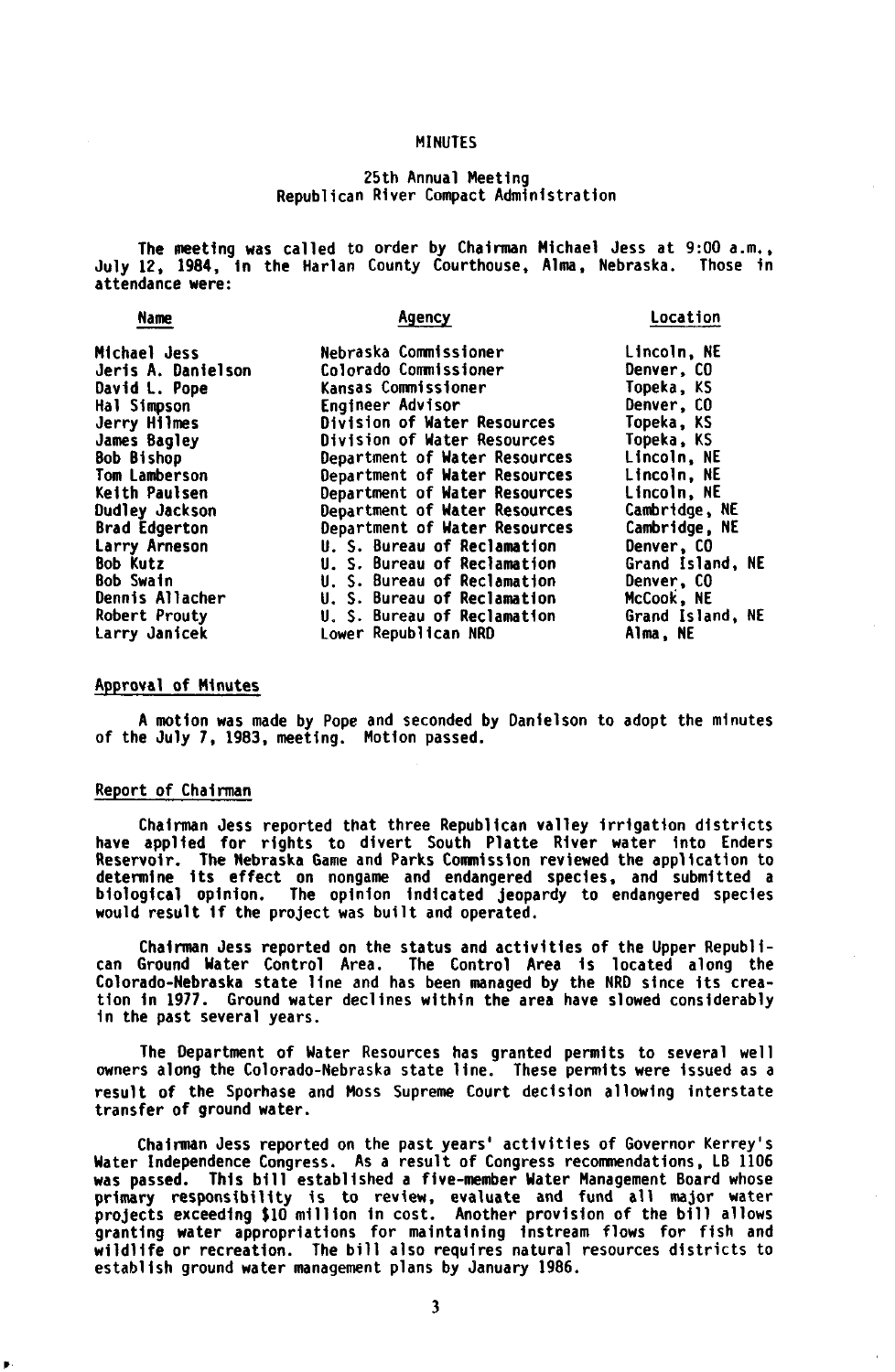Dudley Jackson reported on water administration activities within the Republican Basin. Ample water supply conditions were in existence up to the time of the annual meeting.

#### Commissioners' **Commissioners'** Commissioners' Reports

Colorado. The decline is less than the management goal. **He** also stated that there has been significant changes in farming practices. Jeris Danielson reported a leveling off of ground water declines in

Danielson reported that no significant ground water legislation was passed in the last Colorado legislative session. The Governor has. however, formed a ground water task force that is reviewing the issue of nontributary ground water.

Commissioner Dave Pope informed the group of recent legislation in Kansas. Senate Bill **555,** an amendment to the appropriation act, allows out-of-state water users to apply for a permit to appropriate ground water or surface water from Kansas for use outside the state. This bill was essen-tially Kansas' response to the Sporhase case. Another new bill, Senate Bill 497, states that all future permits to appropriate water filed after the effective date of this bill shall be conditional. These permits would be junior to any future minimum stream flow requirements that are established prior to July 1. 1990.

Kansas is in the process of developing a state water policy plan. The one-year job was extended to two years. A series of public meetings on the plan resulted in approval and adoption of one subsection. That subsection provides the procedure for establishing minimum stream flow standards for four .<br>Kansas rivers. As of July 1, 1984, Prairie Dog Creek and Beaver Creek<br>alluvial valleys were closed to further surface and ground water appropriations.

Pope reported on the proposed transfer of water from Milford Reservoir to central Kansas. A feasibility study is being conducted.

#### Bureau of Reclamation Report

Bob Kutz, Project Manager for the Bureau of Reclamation, gave a report on recent Bureau activities within the Republican Basin.

The Bureau has completed a Bostwick Irrigation District feasibility study of converting open-ditch laterals to buried plastic pipe. The plan. however, was voted down. The Frenchman-Cambridge Irrigation District's \$5.5 million buried lateral project will be finished in fiscal year 1985.

The Corps of Engineers has been requested to help flood victims downries of Red Cloud, Nebraska. A preliminary study found it infeasible to<br>construct any major projects. Two hundred thousand dollars has been requested<br>for further Republican Basin studies. The appropriations bill has passed House and Senate and is awaiting the President's signature.

The Bureau has completed replacement of cables on Trenton Dam spillway gates.

A new reclamation law requires all irrigators to certify lands that receive water from federal projects. New certification forms are now being completed .

Kutz reported that the sale of Bonny Reservoir storage water rights to the State of Colorado was completed two years ago. The last payment is due this year.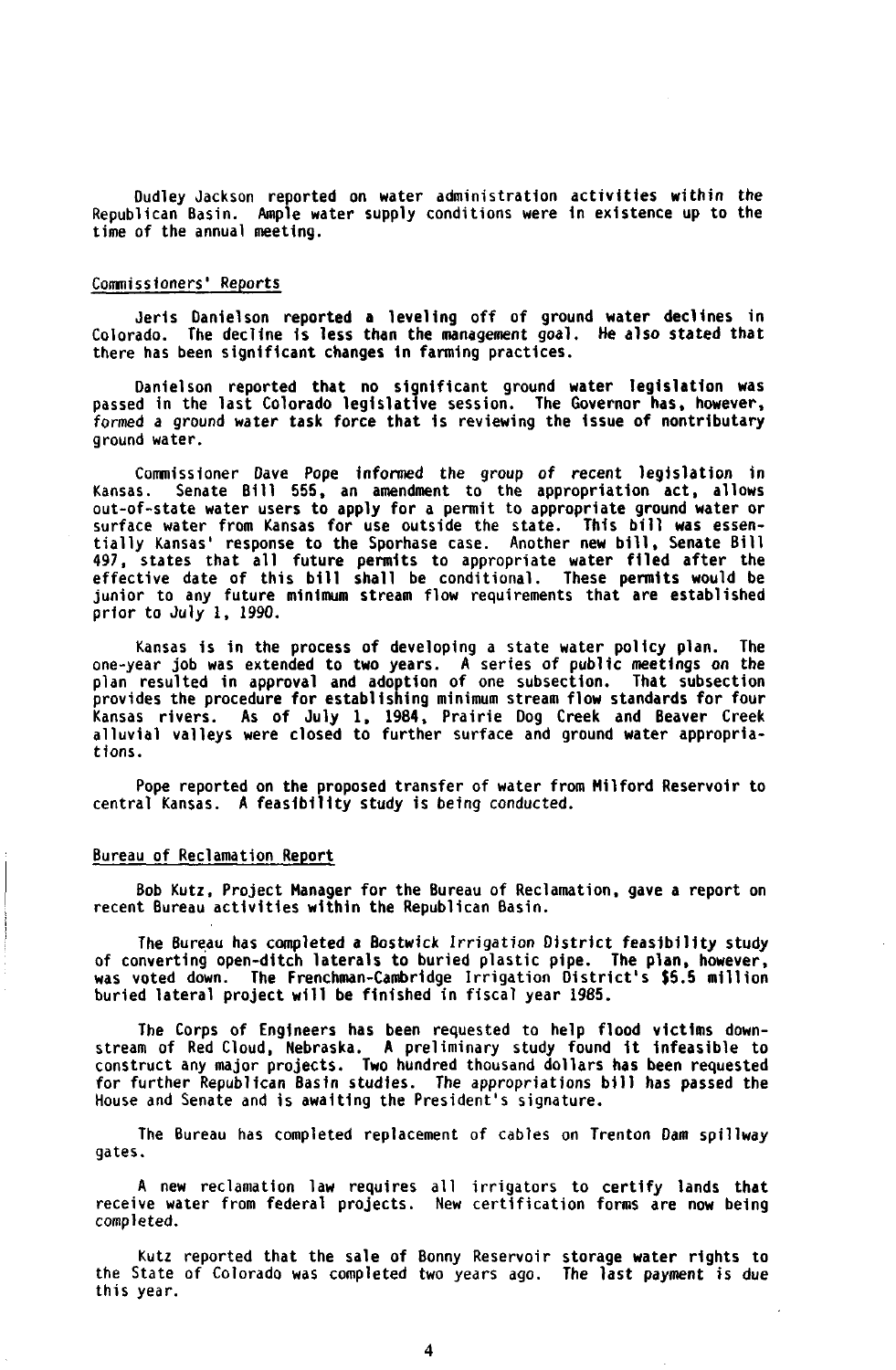Starting in 1984, irrigation districts must pay a portion of the Corps' operation and maintenance costs for Harlan County Dam. This amounts to \$1.50 per irrigated acre for the lands below Harlan County in Nebraska and Kansas. An agreement has been reached by state, local and federal officials concerning a mininum flow schedule below Harlan County Dam.

The Bureau of Reclamation is preparing emergency preparedness plans for all reservoirs. All Republican Basin plans are due to be completed by September 1984. The Bureau is also making safety evaluations of all existing dams.

The Bureau of Reclamation has been researching low-cost methods of improving earth canal systems. After some experimenting on the Farwell Irrigation project using a bottom only canal lining with 10 millimeter plastic<br>and covering it with one-half to one foot of soil, it appears about 50 percent<br>of canal seepage loss may be saved. The Bostwick and Frenchmanirrigation districts were selected for further study. Because of the excessive rainfall this spring, the projects were delayed until the fall of 1984.

Kutz reported that the Middle Republican NRD has completed ground water model studies of the Republican Basin. The studies indicate that base flows will be depleted in some streams by the year 2000 unless the continuation of ground water development in Red Willow and Medicine Creek basins is stopped. These studies are available from the NRD office.

Bob Swain reported on the proposed Colorado-Nebraska recharge project.

Larry Arneson reported on the Bureau's Republican Water Management Study. The main purpose of the study is to re-evaluate the water supply in the Republican River Basin and to address the causes of declining inflows. The past hydrologic records have been reviewed. The most significant changes have occurred in the South Fork Republican River subbasin, the Beaver and Sappa Creeks subbasins. and the Arikaree subbasin. Baseflow predictions have been made with and without additional well development after 1978.

#### Report of Engineering committee

Copies of the Engineering Committee report were distributed. Bob Bishop reported that the Engineering committee met May 2. 1984. At that meeting, the Committee was briefed on the Republican Water Management Study. Because the Bureau's report is not completed. the Engineering Committee requested an additional year to make an assessment.

Motion was made by Danielson and seconded by Pope that the Engineering Committee analyze the Bureau's Republican Water Management Study and present their recommendations at the next Compact meeting. Motion passed.

Motion was made by Pope and seconded by Danielson to accept the Engineering Committee report. Motion passed. Danielson suggested that the Committee utilize graphic materials in future reports.

ŧ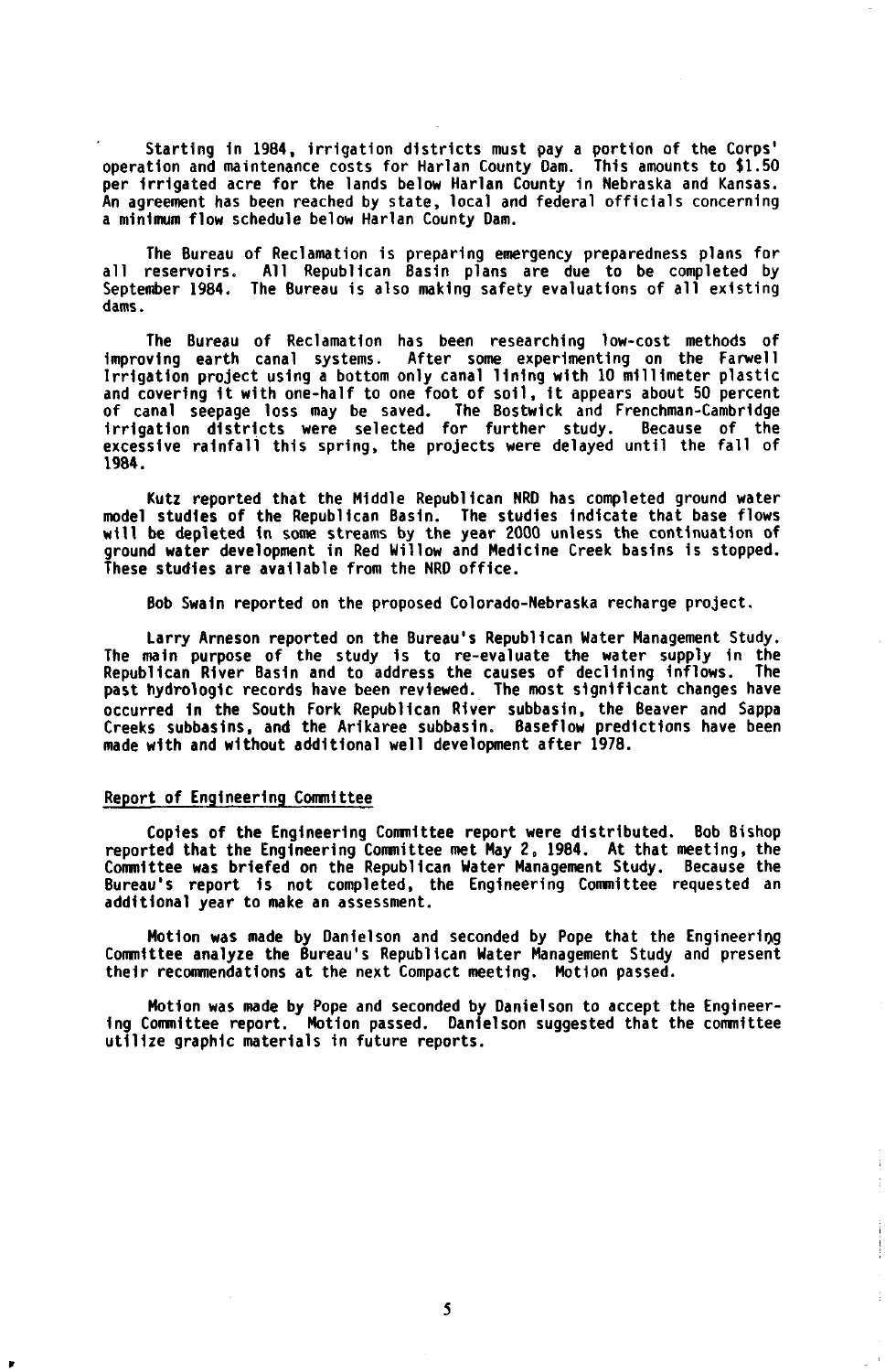#### **New Business**

 $\frac{1}{2} \left( \frac{1}{2} \left( \frac{1}{2} \right) \left( \frac{1}{2} \right) \right) \left( \frac{1}{2} \left( \frac{1}{2} \right) \right)$ 

Danielson moved that the Compact Administration adopt a resolution in<br>recognition of Glen Brees' service to the Republican Compact Administration.<br>Pope seconded the motion. Motion carried.

**The next meeting will be held July 11, 1985 in Colorado. Meeting adjourned.** 

**J. Michael Jess** 

 $\mathbf{r}$  $\mathbf{I}$ 

 $\dot{\mathsf{f}}$ ł  $\mathbf{I}$ 

**Nebraska Member (Chairman)** 

**Jeris A. Danielson Colorado Member** 

**David L. Pope** 

**Kansas Member**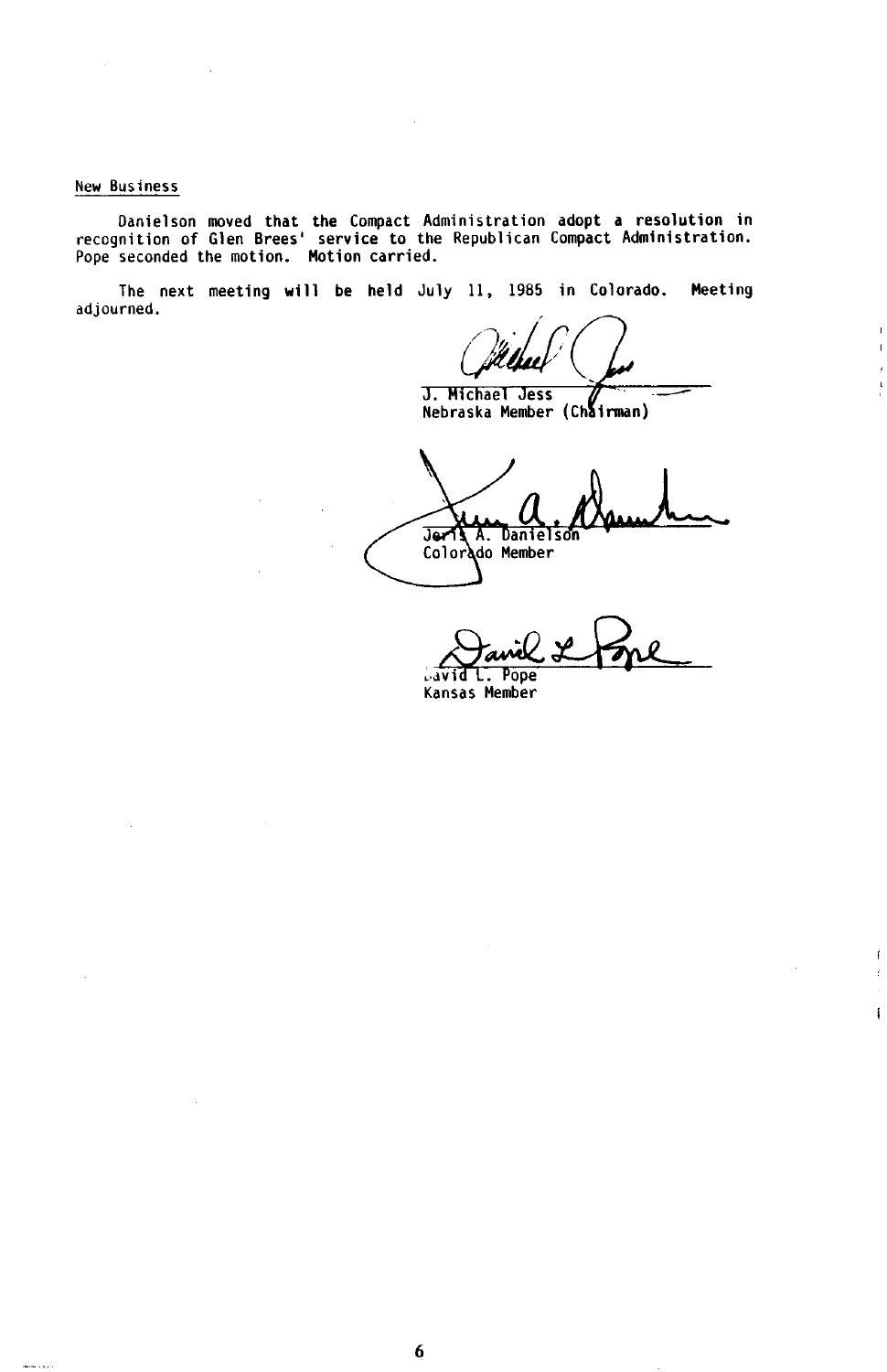#### Report of Engineering Committee to the Republican River Compact Administration For the 1983 Water Year

The meeting of the Engineering Committee was held in the office of the Kansas Division of Water Resources on May **2.** 1984.

Committee members present were:

Robert **F.** Bishop, Nebraska Department of Water Resources Harold D. Simpson, Colorado State Engineer's Office Gerald **E.** Hilmes. Kansas Division of Water Resources

Others in attendance were:

Lon Knapp. U. S. Bureau of Reclamation, Denver Robert Swain, **U. S.** Bureau of Reclamation, Denver Larry Arneson, U. **S.** Bureau of Reclamation. Topeka James O. Bagley, Kansas Division of Water Resources

#### Computation of Virgin Water Supplies and Consumptive Uses

virgin water supply and consumptive uses by states. utilized were similar to those used in previous years; however, in accordance with revised formulas which now include municipal and industrial uses. The formulas were computed and printed by Lee Becker with Nebraska's Apple Computer using the input data provided by each state. The Committee completed its annual assignment of computing the The procedures

ground water and surface water components shown together with the original computed virgin water supply and the original allocations to each state by sub-basin along with the 1983 adjusted allocations. Adjusted allocations for each state were computed for each sub-basin. A state's allocation is adjusted when the computed annual virgin water<br>supply varies "more than ten percent from the virgin water supply" as<br>set forth originally in the Compact. The allocations made from such a<br>source are "i future computed virgin water supply of such source bears to the computed virgin water supply'' as set forth originally in the Compact. Shown in Table 1 are the 1983 computed virgin water supply by

ÿ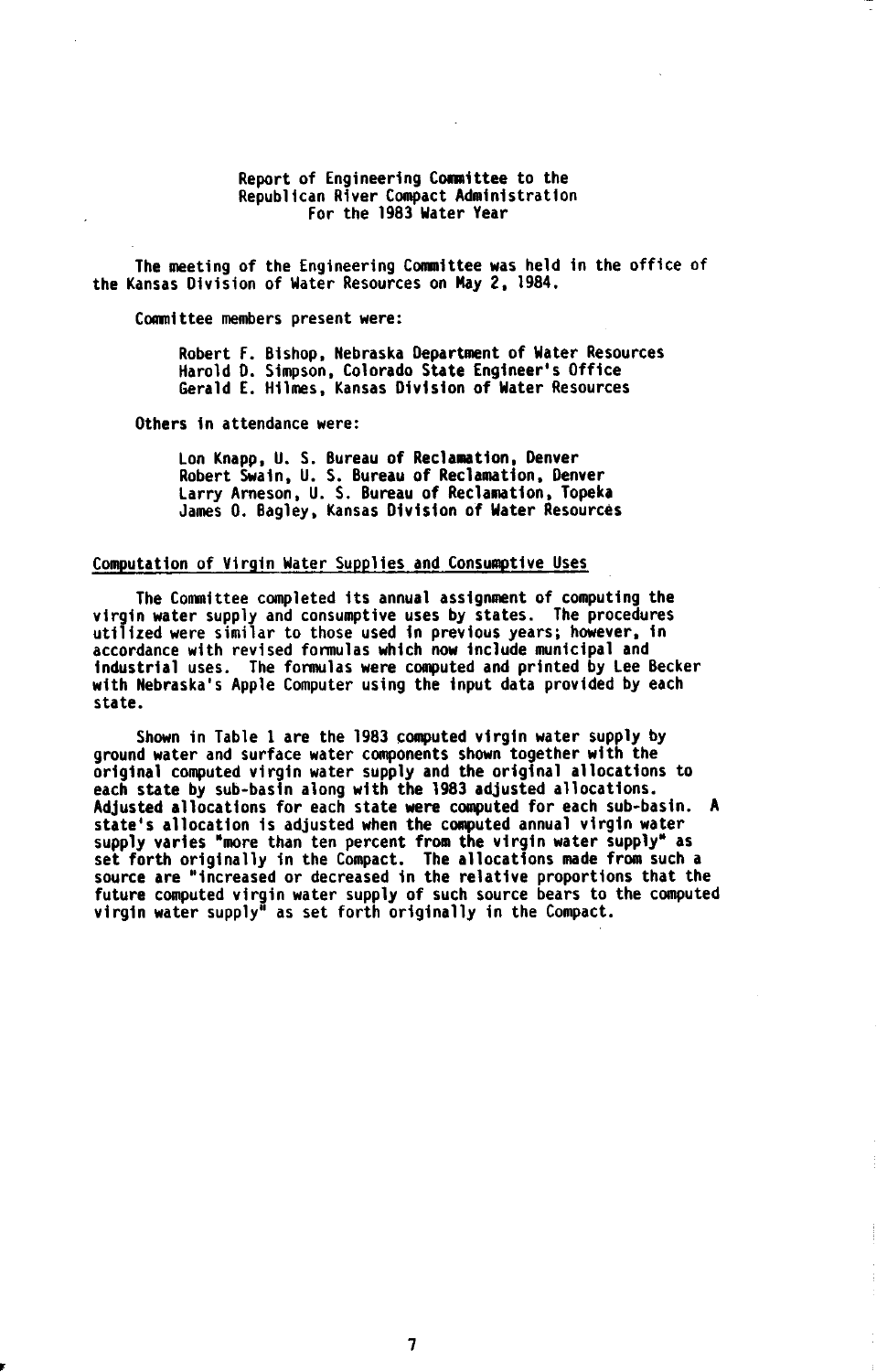The 1983 consumptive use computations were made for each state and for each sub-basin. Table 2 summarizes those quantities. Annual consumptive use was computed for diversions from surface and ground water sources. Both measures and estimated data were utilized. Allowance was made for reservoir evaporation, return flow, and other losses.

of the calculations and the minutes of our annual meeting. Attachments to this report are tables 1 and **2,** computer printouts

Committee was directed to "review and assess" the Bureau of Reclamation's Republican River Basin water studies and report to the Compact at the forthcoming annual meeting. At the last annual meeting of the Administration the Engineering

presentation on this matter by the Bureau. Robert Swain and Lon Knapp of the Bureau presented an update on the Republican River Basin Water Management Study. information given was from preliminary reports, and it is anticipated that a final copy will not be available until October. As a result of this directive the Engineering Committee requested a Larry Arneson along with

Mr. Arneson advised that the main purpose of the study is to examine the future water supply in the Republican River Basin. Several component studies have been completed, or nearly so. In an attempt to verify the sources of surface water depletions. These are the analysis<br>of: (l) conservation practices, (2) ground water pumping, (3)<br>distribution systems, (4) the precipitation regime, and (5) changes in riparian vegetation.

results were viewed. Preliminary drafts of components of the study report were provided to Engineering Cornittee members about two weeks prior to our regular meeting. We were cautioned about the use or assessment of the report at this preliminary stage. Each of the above items were addressed and/or discussed and summary

assessment of the study should not be made until the final report is After hearing the report, the Engineering Committee agreed that an available. We respectfully request another year in which to make an assessment of the study to the Compact officials.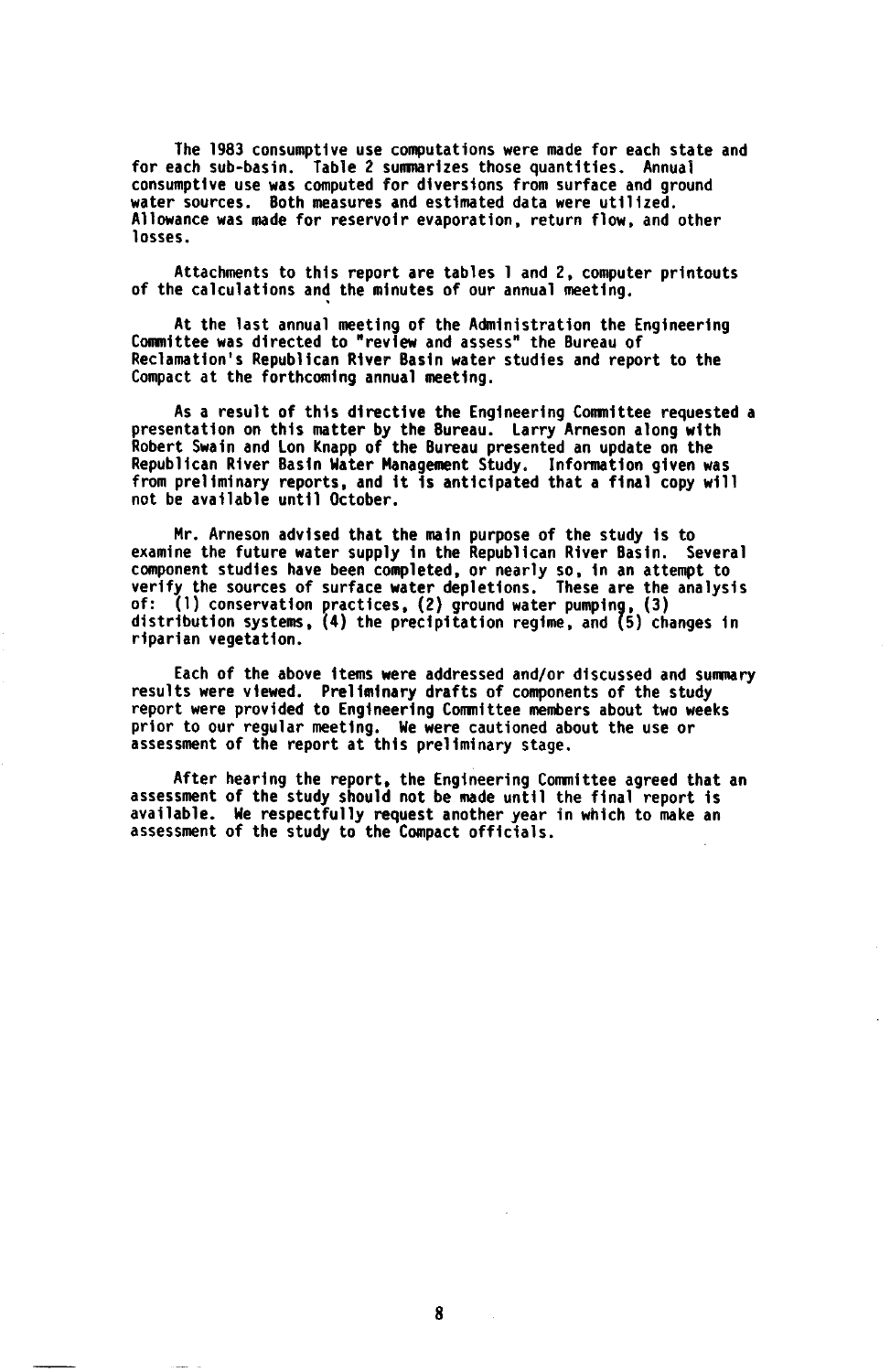**The next regular meeting of the Engineering Committee will be held in Denver, Colorado, May 1, 1985.** 

**Repectfully submitted.** 

**Engineering Committee Republican River Compact** 

A. <u>Lu Bubu</u>

Robert F. Drill**y**<br>Robert F. Bishop

*A*   $\overline{\mathbf{c}}$ **Gerald E. Hilmes** 

Harlel A

**Harold D. Simpson** 

 $\bar{\bar{z}}$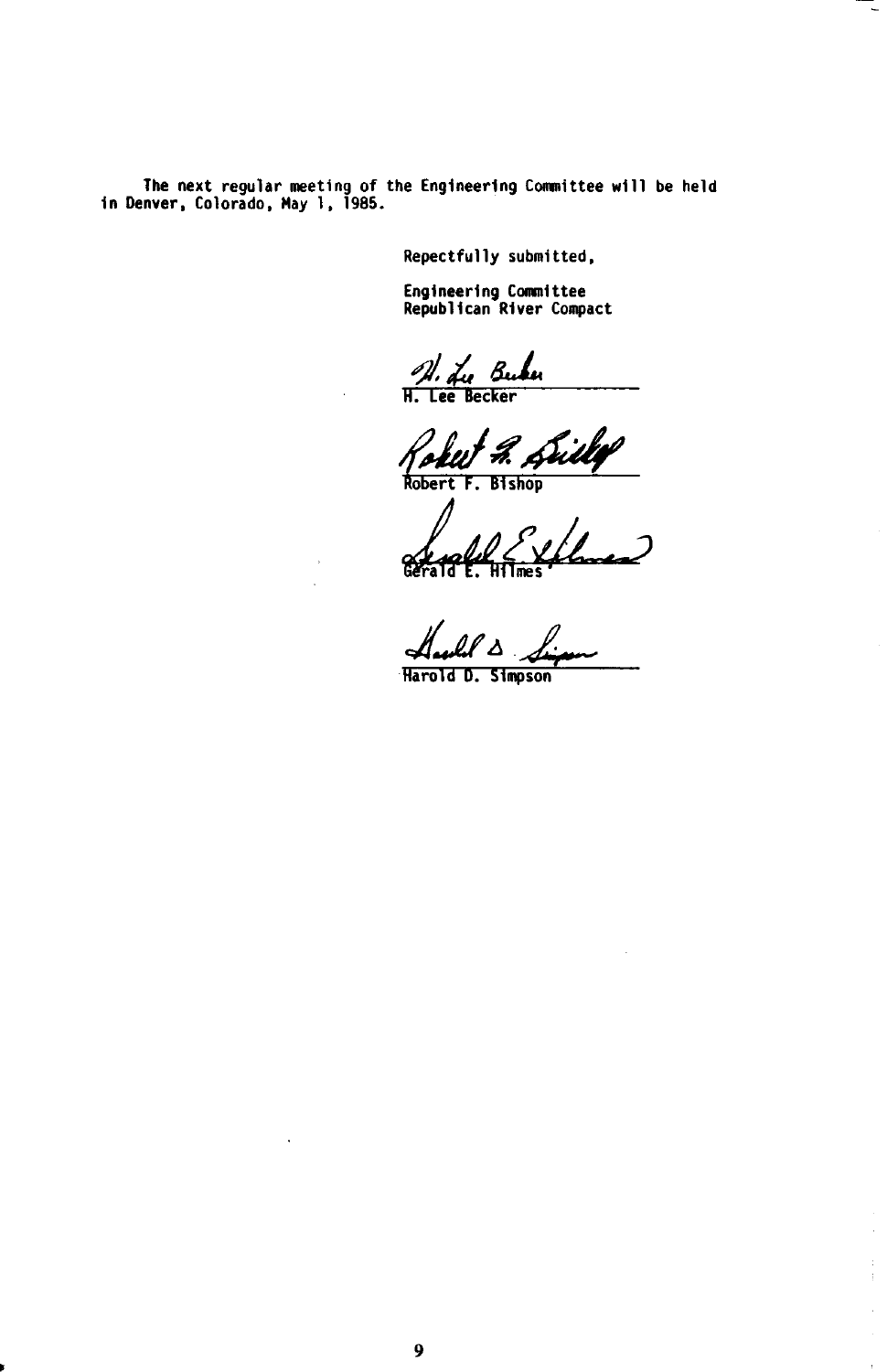|                                                                                | Computed Annual Virgin Water<br>Supply Republican River Basin<br>Comparison of Original Compact Allocations and<br>1983 Adjusted Allocations (Acre Feet)<br>1983 (Acre Feet)<br>Colorado |              |         |         |                |        |                          |         |                   |         |                   |               |
|--------------------------------------------------------------------------------|------------------------------------------------------------------------------------------------------------------------------------------------------------------------------------------|--------------|---------|---------|----------------|--------|--------------------------|---------|-------------------|---------|-------------------|---------------|
| Sub-basin and the Original<br>Compact Virgin Water Supply                      |                                                                                                                                                                                          | # Ground     | Surface | Total   | <b>Compact</b> | MJ.    | Kansas<br><b>Compact</b> | мj.     | Nebraska          | 743.    |                   | Total Basin   |
|                                                                                |                                                                                                                                                                                          | <b>Water</b> | Water   | Basin   | Alloc.         | Alloc. | Alloc.                   | Alloc.  | Compact<br>Alloc. | Alloc.  | Compact<br>Alloc. | ਯਤੰ<br>Alloc. |
| Prairie Dog Cr.                                                                | 27.600                                                                                                                                                                                   | 16,860       | 6.250   | 23,110  |                |        | 12,600                   | 10,550  | 2,100             | 1,760   | 14,700            | 12,310        |
| Sappa Cr.                                                                      | 21,400                                                                                                                                                                                   | 18,590       | 4,930   | 23,520  |                |        | 8,800                    | 8,800   | 8,800             | 8,800   | 17,600            | 17,600        |
| Beaver Cr.                                                                     | 16,500                                                                                                                                                                                   | 15,130       | 23,140  | 38,270  | 3,300          | 7,650  | 6.400                    | 14,840  | 6,700             | 15,540  | 16,400            | 38,030        |
| Medicine Cr.                                                                   | 50,800                                                                                                                                                                                   | 7,170        | 36,150  | 43,320  |                |        |                          |         | 4,600             | 3,920   | 4,600             | 3,920         |
| Red Willow Cr.                                                                 | 21,900                                                                                                                                                                                   | 3,740        | 19,380  | 23,120  |                |        |                          |         | 4,200             | 4.200   | 4,200             | 4,200         |
| Driftwood Cr.                                                                  | 7,300                                                                                                                                                                                    | 1,180        | 4.040   | 5,220   |                |        | 500                      | 360     | 1,200             | 860     | 1,700             | 1,220         |
| Frenchman Rv.                                                                  | 98.500                                                                                                                                                                                   | 23,510       | 81,590  | 105,100 |                |        |                          |         | 52,800            | 52,800  | 52,800            | 52,800        |
| South Fork of the<br>Republican Rv.                                            | 57,200                                                                                                                                                                                   | 9.310        | 27,860  | 37,170  | 25,400         | 16,510 | 23,000                   | 14,950  | 800               | 520     | 49,200            | 31,980        |
| Rock Cr.                                                                       | 11,000                                                                                                                                                                                   | 80           | 8,170   | 8,250   |                |        |                          |         | 4,400             | 3,300   | 4.400             | 3,300         |
| Buffalo Cr.                                                                    | 7,890                                                                                                                                                                                    | 320          | 4,680   | 5,000   |                |        |                          |         | 2,600             | 1,650   | 2.600             | 1,650         |
| Arikaree Rv.                                                                   | 19,610                                                                                                                                                                                   | 5.080        | 7,770   | 12,850  | 15,400         | 10.090 | 1.000                    | 660     | 3,300             | 2,160   | 19,700            | 12,910        |
| N.F. Republican Rv.<br>in Colorado                                             | 44,700                                                                                                                                                                                   | 380          | 42,820  | 43,200  | 10,000         | 10,000 |                          |         | 11,000            | 11,000  | 21,000            | 21,000        |
| *N.F. and Main Stem<br>of Republican Rv.<br>incl. Blackwood Cr.<br>in Nebraska | 94.500                                                                                                                                                                                   | 62.770       | 241.670 | 304,440 |                |        | 138,000                  | 240,540 | 132.000           | 231,110 | 270,000           | 471,650       |
| <b>TOTALS</b>                                                                  | 478,900                                                                                                                                                                                  | 164,120      | 508,450 | 672,570 | 54,100         | 44.250 | 190.300                  | 290,700 | 234,500           | 337,620 | 478,900           | 672.570       |

### Computed Annual Virgin Water Supply and<br>Original and Annual Adjusted Allocations, 1983

Table 1

"Hain Stem 87,700<br>Blackwood Creek 6,800<br># Ground water from alluvial stream deposits within one mile of the stream

 $\epsilon$ 

 $\frac{1}{2}$ 

I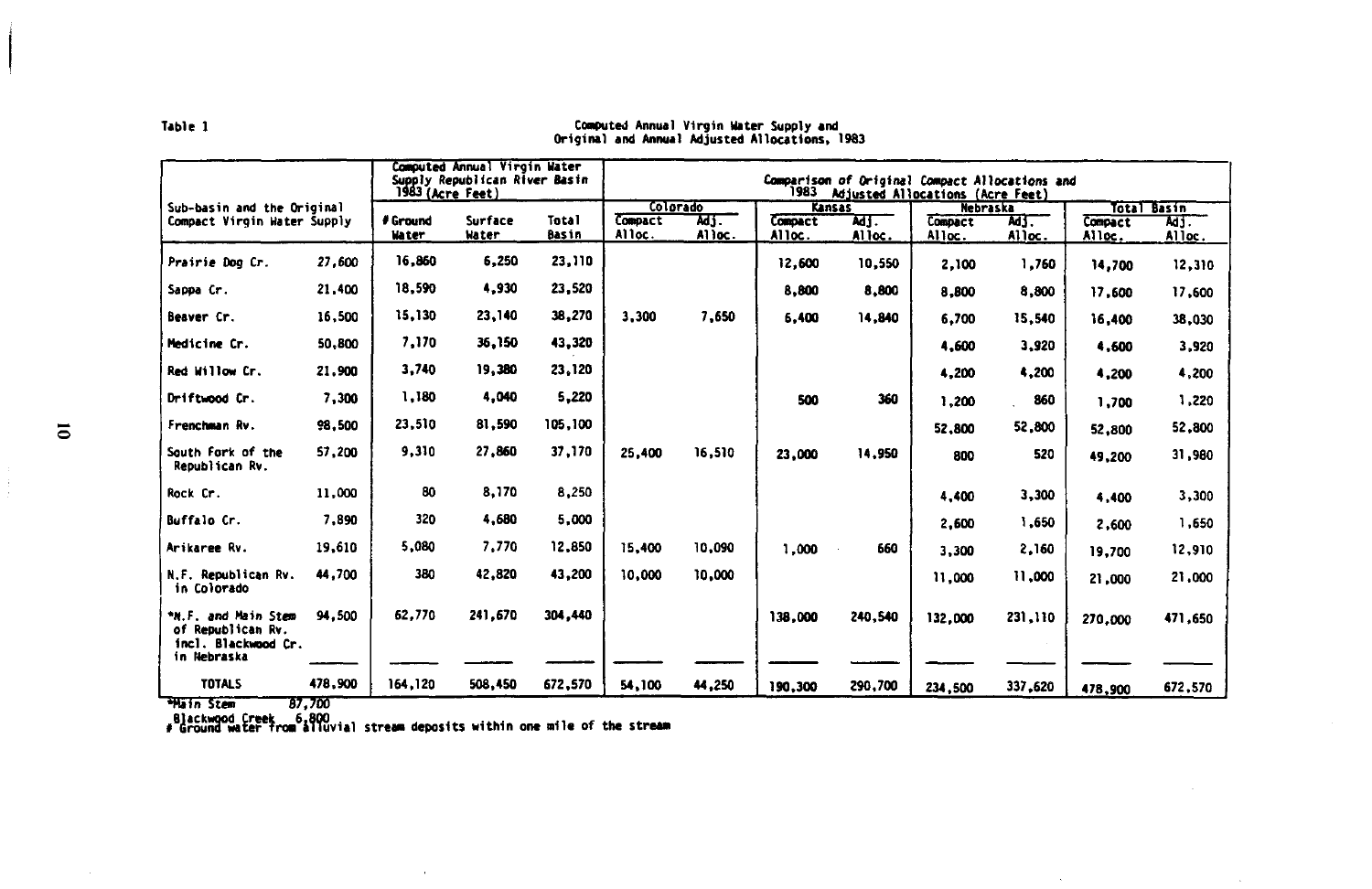|                                                                                  |              | Colorado |              |              | Kansas         |         | <b>Nebraska</b> |              |              | Total Basin                        |                |              |
|----------------------------------------------------------------------------------|--------------|----------|--------------|--------------|----------------|---------|-----------------|--------------|--------------|------------------------------------|----------------|--------------|
|                                                                                  | # Ground     | Surface  |              | # Ground     | <b>Surface</b> |         | # Ground        | Surface      |              | <b><i><i><u>Sround</u></i></i></b> | <b>Surface</b> |              |
| Sub-basin                                                                        | Water        | Water    | <b>Total</b> | <b>Mater</b> | <b>Nater</b>   | Total   | <b>Water</b>    | <b>Water</b> | <b>Total</b> | Water                              | Water          | <b>Total</b> |
| Prairie Dog<br>Creck                                                             |              |          |              | 16,920       | 2,190          | 19,110  | 990             | 0            | 990          | 17,910                             | 2,190          | 20,100       |
| Sappa Creek                                                                      |              |          |              | 9,270        | 180            | 9,450   | 9,840           | 740          | 10,580       | 19,110                             | 920            | 20,030       |
| <b>Beaver Creek</b>                                                              | $\mathbf{O}$ | 0        | 0            | 8,590        | 100            | 8,690   | 6,540           | 320          | 6,860        | 15,130                             | 420            | 15.550       |
| Medicine Creek                                                                   |              |          |              |              |                |         | 7,610           | 4,610        | 12,220       | 7.610                              | 4,610          | 12,220       |
| Red Willow Creek                                                                 |              |          |              |              |                |         | 3,740           | 7,420        | 11,160       | 3,740                              | 7.420          | 11.160       |
| Driftwood Creek                                                                  |              |          |              | 0            | $\bullet$      | o       | 1,180           | o            | 1,180        | 1,180                              | 0              | 1,180        |
| Frenchman River                                                                  |              |          |              |              |                |         | 23,510          | 29,010       | 52,520       | 23,510                             | 29,010         | 52,520       |
| South Fork of<br>the Republican<br>River                                         | 2,150        | 11,470   | 13.620       | 7,160        | 0              | 7,160   | ٥               | o            | ٥            | 9,310                              | 11,470         | 20,780       |
| <b>Rock Creek</b>                                                                |              |          |              |              |                |         | 80              | ٥            | 80           | 80                                 | ٥              | 80           |
| <b>Buffalo Creek</b>                                                             |              |          |              |              |                |         | 320             | 30           | 350          | 320                                | 30             | 350          |
| Arikaree River                                                                   | 4,060        | 0        | 4,060        | 460          | ٥              | 460     | 560             | ٥            | 560          | 5,080                              | ٥              | 5,080        |
| Republican<br>N.F.<br>Rv. in Colorado                                            | 380          | 5,810    | 6,190        |              |                |         | 0               | 2,370        | 2,370        | 380                                | 8,180          | 8,560        |
| N.F. & Main<br>Stem of Repub-<br>lican Rv. incl.<br>Blackwood Cr.<br>in Nebraska |              |          |              | 180          | 64.390         | 64,570  | 60,640          | 88,620       | 149,260      | 60.820                             | 153,010        | 213,830      |
| <b>TOTALS</b>                                                                    | 6.590        | 17,280   | 23,870       | 42.580       | 66.860         | 109,440 | 115,010         | 133,120      | 248,130      | 164,180                            | 217,260        | 381,440      |

 $\sim 10^{-1}$ 

## Computed Consumptive Water Use for 1983 within the<br>Republican River Basin (Acre Feet)

"Evaporation from Harlan County Reservoir apportioned to Kansas (62%) 12,800 – and to Nebraska (38%) 7,840 AF<br>- #Ground water from alluvial stream deposits within one mile of the stream

**11** 

Table 2